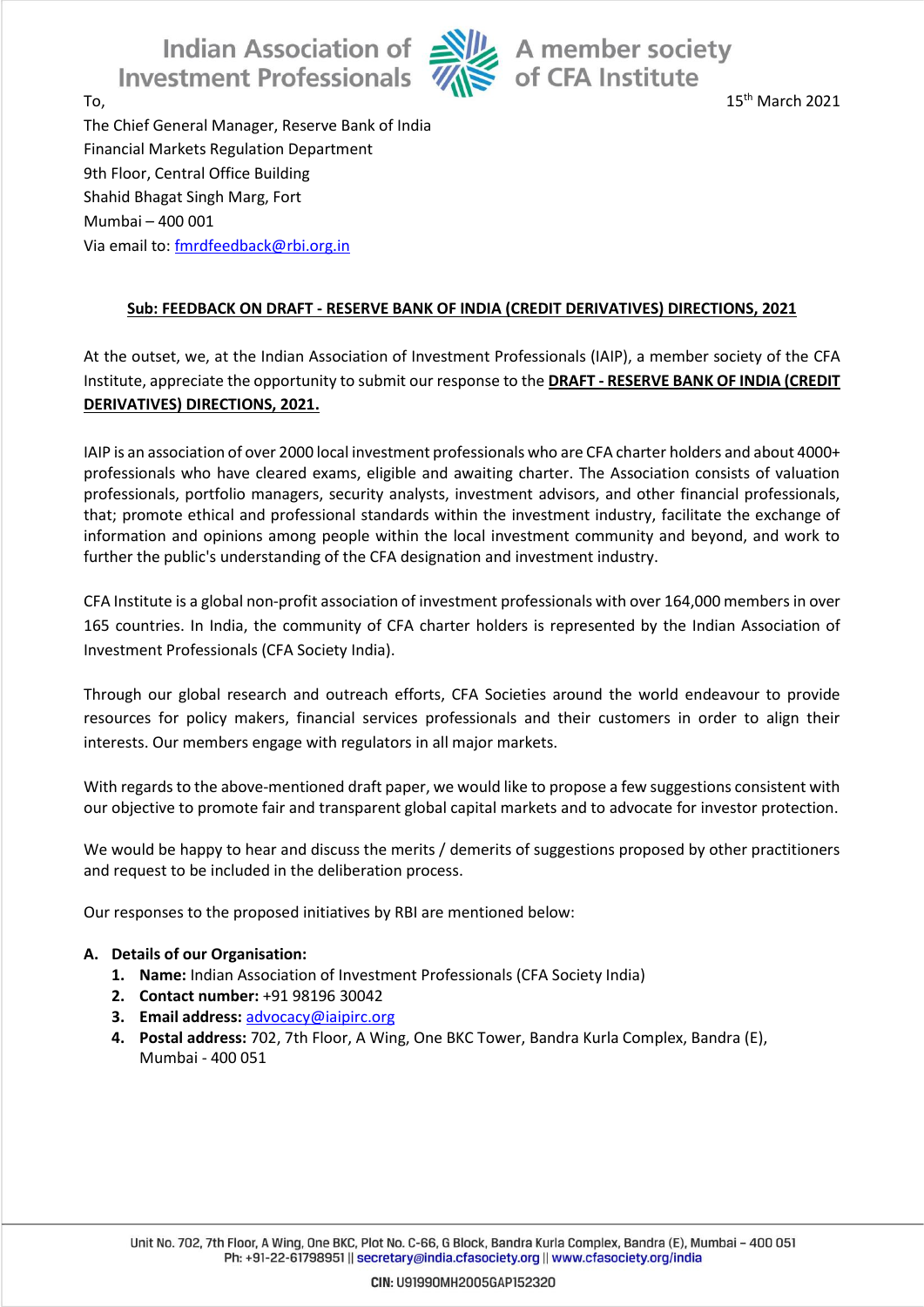



Jayen Shah, CFA Dwijendra Srivastava, CFA Vijayanand Venkataraman, CFA Abhishek Bhuwalka, CFA Sivananth Ramachandran, CFA

Shwetabh Sameer, CFA Om Jha, CFA Kshitiz Jain, CFA

### **C. Suggestions / Comments:**

| Indian Association of Investment Professionals (CFA Society India)<br>Name of entity/person: |                      |  |
|----------------------------------------------------------------------------------------------|----------------------|--|
| <b>Contact Number</b>                                                                        | +91 98196 30042      |  |
| <b>Email Address</b>                                                                         | advocacy@iaipirc.org |  |

| Sr. No.            | Clause                    | As per the<br><b>Draft</b><br><b>Direction</b>                                                                                       | <b>Comments/ Suggestions</b>                                                                                                                                                                                                                                                                                                                                                                                                                                                       | <b>Rationale</b>                                                                                                                                                                                                                                                                                                                                                                                                      |
|--------------------|---------------------------|--------------------------------------------------------------------------------------------------------------------------------------|------------------------------------------------------------------------------------------------------------------------------------------------------------------------------------------------------------------------------------------------------------------------------------------------------------------------------------------------------------------------------------------------------------------------------------------------------------------------------------|-----------------------------------------------------------------------------------------------------------------------------------------------------------------------------------------------------------------------------------------------------------------------------------------------------------------------------------------------------------------------------------------------------------------------|
| 2(v)<br>&<br>5(ii) | Deliverable<br>Obligation | Currently<br>permissible<br>being debt<br>instruments-<br>Non-<br>convertible<br>debentures<br>(NCDs),<br>Commercial<br>Papers (CPs) | CDS for other instruments should<br>be permissible only if it has been<br>specified in the term sheet<br>accordingly. Thus, to permit CDS<br>covering deliverable obligations<br>such as:<br>Bank capital securities - Tier 1 and<br>Tier 2 securities;<br>Non-convertible debentures<br>(NCDs)/Bonds/Notes of<br>Infrastructure Investment Trust<br>(InvITs) and REITs;<br>Municipal bonds;<br>Term loans;<br>Sub-debt securities of corporate /<br><b>NBFC</b>                   | Almost all types of credit<br>products can be enabled for<br>market development.<br>Norms clearly needs to<br>distinguish Reference<br>Entity's CDS contract<br>referencing senior debt<br>instruments vis-à-vis CDS<br>contract referencing other<br>securities. These will have<br>differential<br>premium/pricing.<br>Hence, enabler clause will<br>be needed.                                                     |
| 2(xvii)<br>& 5(ii) | Reference<br>Obligation   | Debt<br>instruments                                                                                                                  | In addition to debt instruments,<br>the list should be expanded to<br>senior secured loans of the<br>reference entity for all CDS.<br>And similarly, based on specifics,<br>reference obligation may include -<br>Bank capital securities - Tier 1 and<br>Tier 2 securities; Non-convertible<br>debentures (NCDs)/Bonds/Notes<br>of Infrastructure Investment Trust<br>(InvITs) and REITs;<br>Municipal bonds;<br>Term loans;<br>Sub-debt securities of corporate /<br><b>NBFC</b> | Keeping a wide set of the<br>reference obligation<br>categories helps in<br>identifying any credit event<br>early enough. The credit<br>event may happen even if<br>the reference entity<br>defaults on loan servicing,<br>as interest servicing on<br>bank loans is on a monthly<br>basis.<br>It will remove any arbitrage<br>that reference entity may<br>try to exploit between its<br>lenders and bond-investors. |

Unit No. 702, 7th Floor, A Wing, One BKC, Plot No. C-66, G Block, Bandra Kurla Complex, Bandra (E), Mumbai - 400 051 Ph: +91-22-61798951 || secretary@india.cfasociety.org || www.cfasociety.org/india

CIN: U91990MH2005GAP152320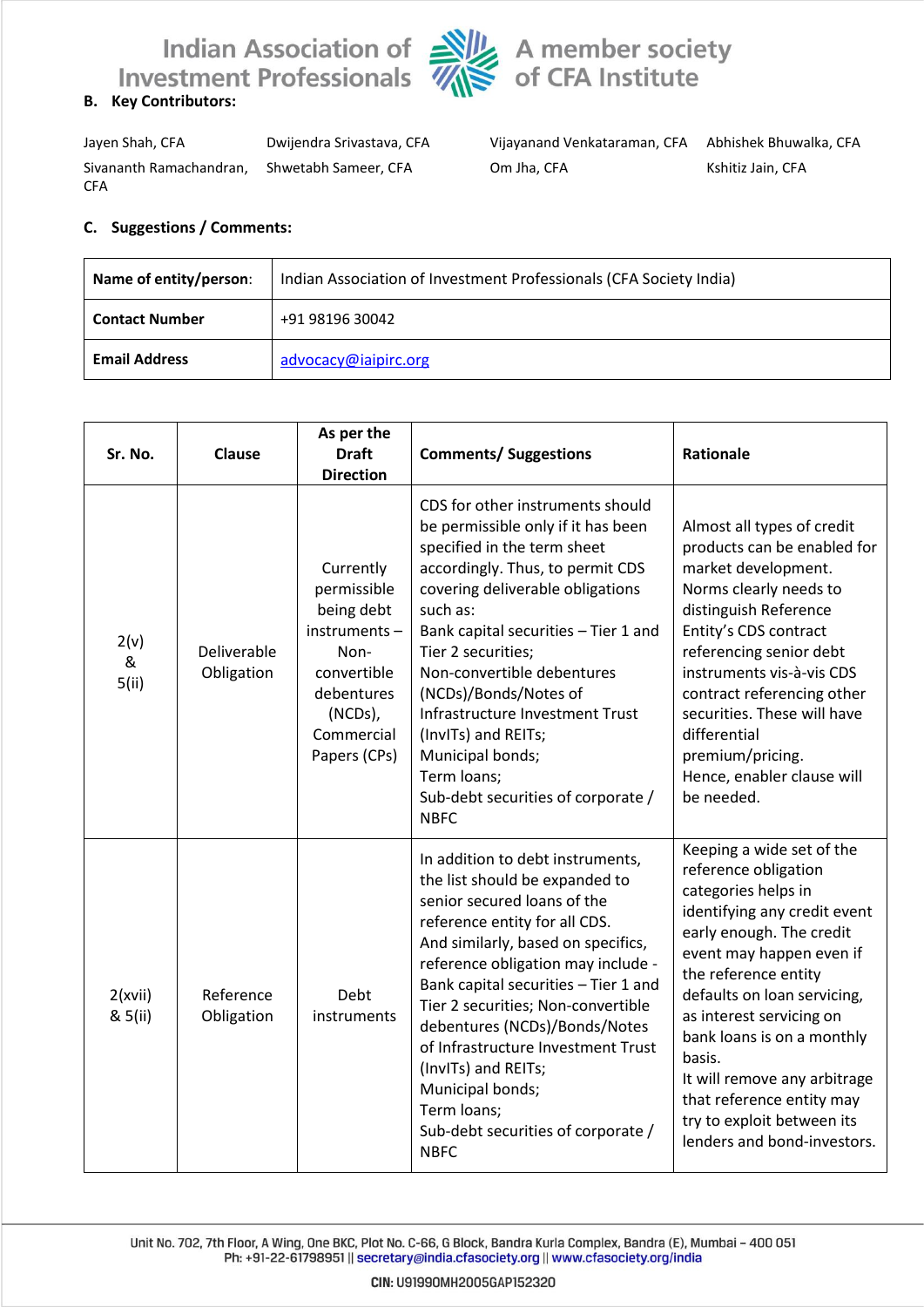Indian Association of Alle A member society<br>Investment Professionals Alle of CFA Institute



| 2(xvi)<br>&<br>5(i) | Reference<br>Entity   | Legal entity                               | It's important to explicitly clarify<br>that Reference Entity may include:<br>Companies registered under<br>Companies Act; government<br>institutions set under the Act of<br>the Parliament (e.g. Exim Bank,<br>NHAI); Municipal bodies; public<br>sector banks (e.g. State Bank of<br>India); Registered trusts in the<br>nature of Infrastructure<br>Investment Trust (InvITs) & REITs,<br>etc.                                                                                                                                                                                       | Almost all types of<br>borrower entities can be<br>included in the list.<br>Increasingly, it is witnessed<br>that various borrower<br>entities like municipal<br>corporations, Infrastructure<br>Investment Trust (InvITs),<br>banks are raising<br>reasonable amounts of debt<br>funds (& quasi-debt funds)<br>from investors.<br>These measures will truly<br>deepen the debt markets.                                                                                                                                                                                         |
|---------------------|-----------------------|--------------------------------------------|------------------------------------------------------------------------------------------------------------------------------------------------------------------------------------------------------------------------------------------------------------------------------------------------------------------------------------------------------------------------------------------------------------------------------------------------------------------------------------------------------------------------------------------------------------------------------------------|----------------------------------------------------------------------------------------------------------------------------------------------------------------------------------------------------------------------------------------------------------------------------------------------------------------------------------------------------------------------------------------------------------------------------------------------------------------------------------------------------------------------------------------------------------------------------------|
| 4                   | Permitted<br>products | Single-name<br>CDS                         | The list of permitted products may<br>be extended to:<br>1. Single-name Loan CDS<br>(deliverable obligation<br>being specifically stated as<br>loans)<br>2. First-to-default, from<br>basket of reference<br>entities, CDS<br>CDS on credit indices<br>3.<br>(Agencies may set up a<br>credit index in that case,<br>CDS referencing credit<br>indices may also be<br>permitted) under cash-<br>settlement basis only.<br>The above products may be<br>introduced in a calibrated manner<br>and a detailed roadmap of product<br>introduction calendar should be<br>laid out in advance. | Extending the list will help<br>in development of the<br>market.<br>Exchange-traded CDS of<br>credit indices can be very<br>effective and liquid.<br>Highlighting through the<br>following example - debt<br>mutual funds (open-ended,<br>closed-ended, fixed<br>maturity plans) are very<br>prevalent by retail<br>investors. Credit indices will<br>have significant correlation<br>with many corporate and<br>credit funds. Exchange<br>traded CDS of credit<br>indices, which are cash<br>settled, will provide an<br>effective hedging<br>mechanism to retail<br>investors. |
| 4 (ii)              |                       | Ability to<br>issue<br>structured<br>notes | Structured notes/ debentures<br>should be allowed to be issued<br>with embedded CDS. Market<br>makers like banks & NBFCs<br>(including infrastructure finance<br>companies and infrastructure debt<br>funds in form of NBFCs) should be<br>permitted to issued debt securities<br>with embedded CDS.<br>This will be similar to Market-<br>linked Debentures (MLDs) being<br>issued by NBFCs.                                                                                                                                                                                            | Structured notes may serve<br>as efficient tools for market<br>makers to mitigate<br>counterparty risk of<br>protection sellers.<br>Also, such products may be<br>applied for liquidity,<br>counterparty risk mitigation<br>general risk management,<br>and wider participation.<br>This will also help in<br>deepening and widening of                                                                                                                                                                                                                                          |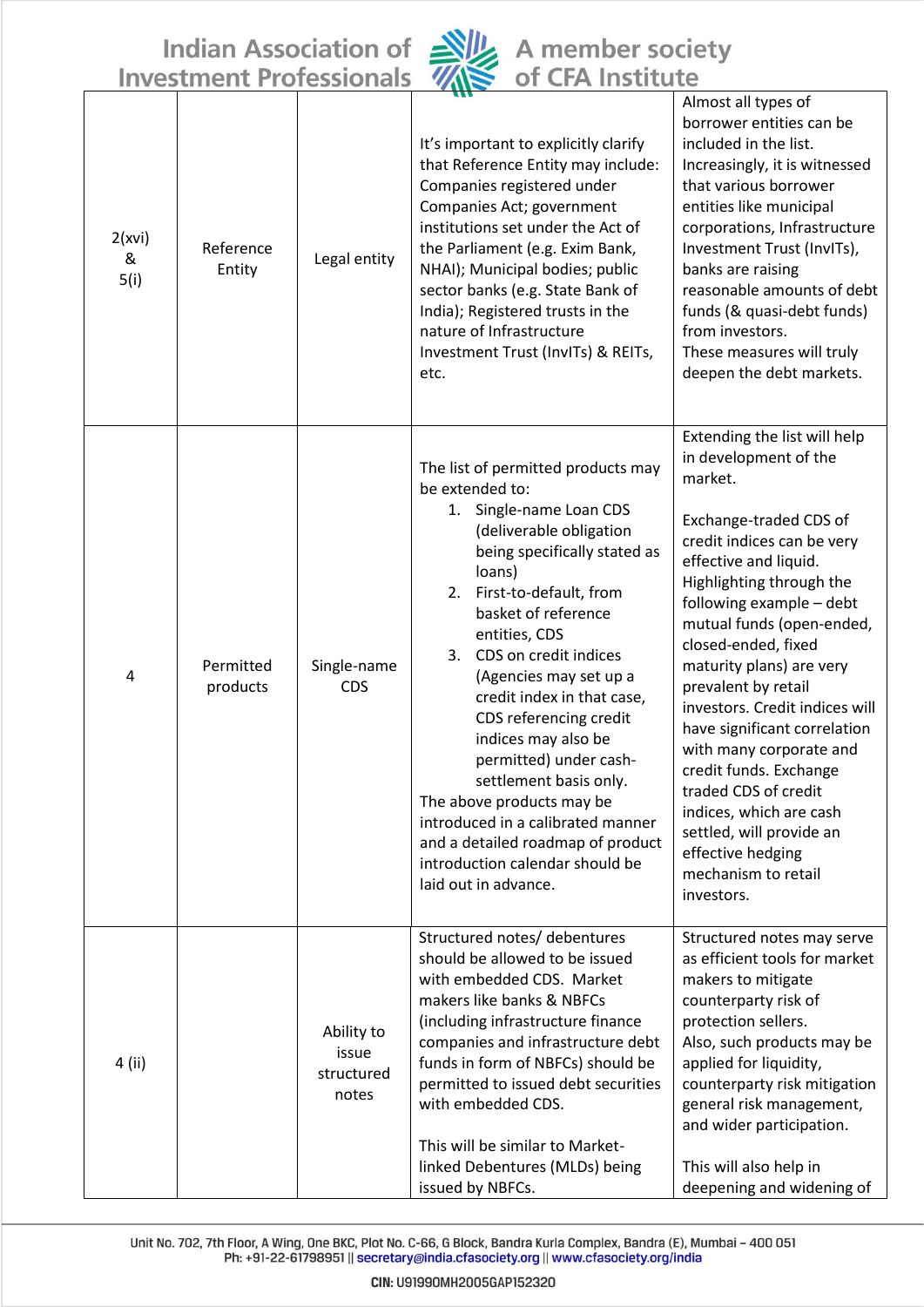Indian Association of Silk A member society<br>Investment Professionals Washington CFA Institute



|                                           |                                    | 1 V I V J J I V I I VII J                                                                                                                                                                                                                                   |                                                                                                                                                                                                                                                                                                                                                                                                                                           |                                                                                                                                                              |
|-------------------------------------------|------------------------------------|-------------------------------------------------------------------------------------------------------------------------------------------------------------------------------------------------------------------------------------------------------------|-------------------------------------------------------------------------------------------------------------------------------------------------------------------------------------------------------------------------------------------------------------------------------------------------------------------------------------------------------------------------------------------------------------------------------------------|--------------------------------------------------------------------------------------------------------------------------------------------------------------|
|                                           |                                    |                                                                                                                                                                                                                                                             |                                                                                                                                                                                                                                                                                                                                                                                                                                           | the market, while helping<br>market makers to release<br>risk limits.                                                                                        |
|                                           |                                    |                                                                                                                                                                                                                                                             |                                                                                                                                                                                                                                                                                                                                                                                                                                           | A condition can be<br>stipulated that such<br>structured notes can only<br>be issued with minimum<br>face value of instrument at                             |
|                                           |                                    |                                                                                                                                                                                                                                                             |                                                                                                                                                                                                                                                                                                                                                                                                                                           | INR 2.5 million                                                                                                                                              |
|                                           | Reference<br>Entities &            |                                                                                                                                                                                                                                                             | The enabling clause should be kept<br>for a wider range of Reference<br>entities, Reference obligations and<br>Deliverable obligations<br>Also, it may be useful to clarify that<br>cumulative and zero-coupon bonds<br>should be included as permissible<br>for RO & DO                                                                                                                                                                  | Indian corporate bond<br>markets have very<br>significant proportion of<br>securities with symmetrical<br>put and call options, hence<br>should be included. |
| $5$ (iv)<br>Obligations for<br><b>CDS</b> |                                    | We would also like the regulators<br>to include instruments with<br>symmetrical put/call options, and<br>only callable and only puttable<br>instruments, etc., for the purpose<br>of reference obligations (which is<br>necessary) and deliverable options. | Should credit event occur,<br>different securities<br>qualifying under Deliverable<br>Obligation will be calibrated<br>on their equalizing<br>valuations.                                                                                                                                                                                                                                                                                 |                                                                                                                                                              |
| 6                                         | Market<br>Makers &<br><b>Users</b> |                                                                                                                                                                                                                                                             | RBI may also exclude coop banks<br>from being market makers<br>To clarify that in the category of<br>NBFCs - along with HFCs to include<br>infrastructure finance companies,<br>infrastructure debt funds (in the<br>form of NBFC)<br>We suggest that all the enabling<br>guidelines by various regulators,<br>such as SEBI, IRDAI, PFRDA and<br>Ministry of Labour - EPFO, be pre-<br>coordinated and issued                             |                                                                                                                                                              |
|                                           |                                    |                                                                                                                                                                                                                                                             | simultaneously.                                                                                                                                                                                                                                                                                                                                                                                                                           |                                                                                                                                                              |
| $6.2$ (ii)                                | User<br>Classification             | Retail and<br>non-retail<br>user                                                                                                                                                                                                                            | For sake of clarity, do also include<br>the following in the list of non-<br>retail users:<br>(a) all entities that are eligible to<br>be market makers, though do not<br>choose to be market makers are<br>classified as non-retail users<br>(b) Small Finance Banks, Payment<br>Banks, Local Area Banks and<br><b>Regional Rural Banks</b><br>(c) Cooperative banks<br>(d) NBFCs - along with HFCs to<br>include infrastructure finance | Sufficiently wider<br>participation to map and<br>align with participation in<br>domestic bond markets.                                                      |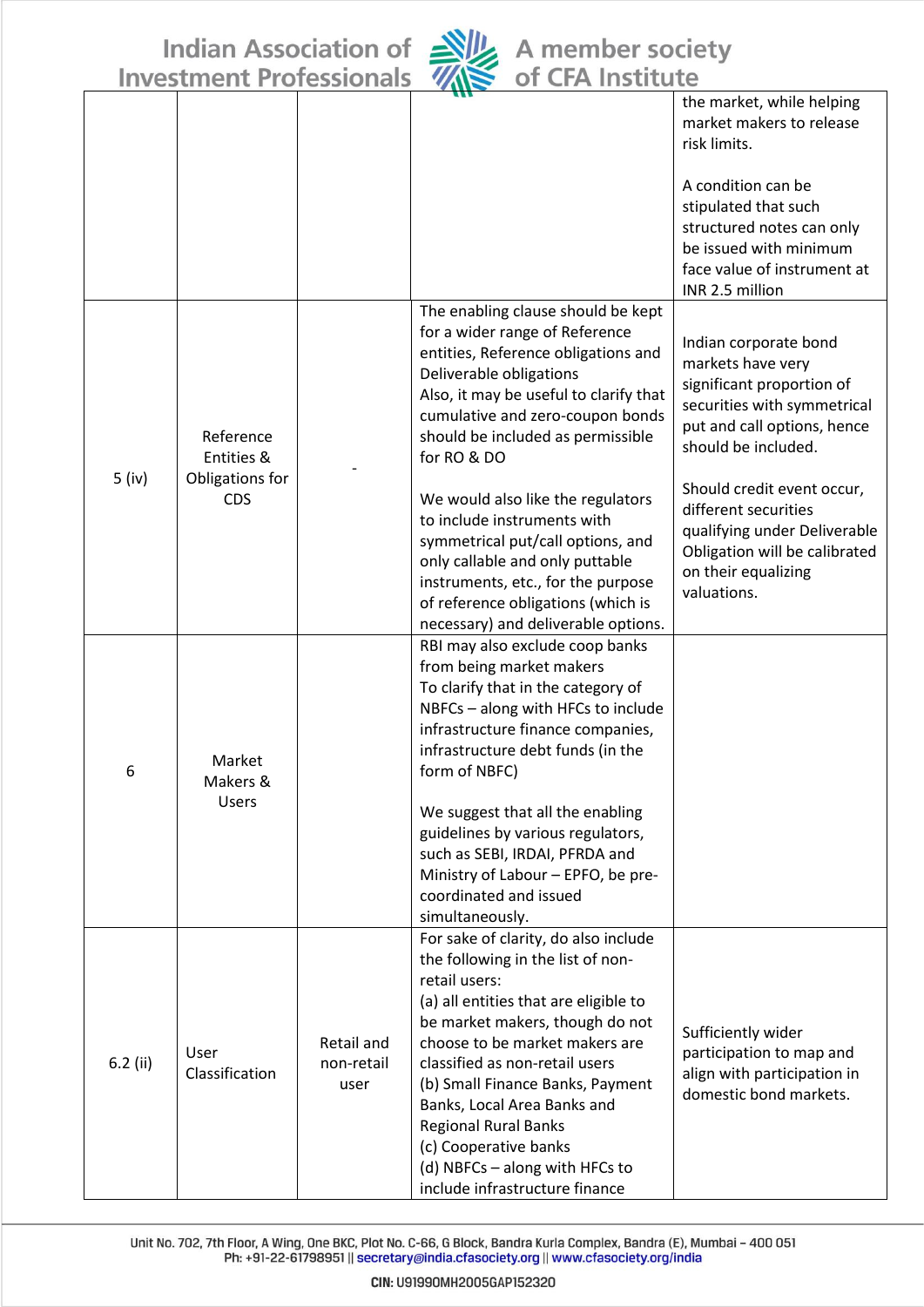

|         | Investment Professionals            |                                    | <b>OT CFA INSTITUTE</b>                                                                                                                                                                                                                                                                                                                                                                                                                                                                                                                                                                                                                                                                                                                                                                                                          |                                                                                                                                                      |
|---------|-------------------------------------|------------------------------------|----------------------------------------------------------------------------------------------------------------------------------------------------------------------------------------------------------------------------------------------------------------------------------------------------------------------------------------------------------------------------------------------------------------------------------------------------------------------------------------------------------------------------------------------------------------------------------------------------------------------------------------------------------------------------------------------------------------------------------------------------------------------------------------------------------------------------------|------------------------------------------------------------------------------------------------------------------------------------------------------|
|         |                                     |                                    | companies, infrastructure debt<br>funds (both - NBFC & Mutual fund<br>formats)<br>(e) Exempt provident funds,<br>registered with EPFO<br>(f) Registered family offices, either<br>as LLC or LLP, with AUM/capital<br>higher than INR 5 billion                                                                                                                                                                                                                                                                                                                                                                                                                                                                                                                                                                                   |                                                                                                                                                      |
| 6.3(i)  | Protection<br>sellers               | Eligible<br>categories             | A common list of all non-retail<br>users may be made eligible as<br>protection seller.<br>That is, in addition to the proposed<br>list, the following categories should<br>be included:<br>(a) that are eligible to be market<br>makers, though do not choose to<br>be market makers are eligible to<br>be protection sellers<br>(b) $6.2(ii)(e)$ , $6.2(ii)(f)$ & $6.2(ii)(g)$<br>(c) Small Finance Banks, Payment<br>Banks, Local Area Banks and<br><b>Regional Rural Banks</b><br>(d) Cooperative banks<br>(e) NBFCs - along with HFCs to<br>include infrastructure finance<br>companies, infrastructure debt<br>funds (both - NBFC & Mutual fund<br>formats)<br>(f) Exempt provident funds,<br>registered with EPFO<br>(g) Registered family offices, either<br>as LLC or LLP, with AUM/capital<br>higher than INR 5 billion | Sufficiently wider<br>participation will help map<br>and align with participation<br>in domestic bond markets.                                       |
| 7.1(iv) | Buying,<br>unwinding,<br>settlement | Retail users<br>of CDS<br>contract | Retail users are permitted to<br>unwind their CDS contract with<br>their market-maker anytime during<br>the life of the contract. So, the<br>market maker will be responsible<br>to publish unwinding pricing,<br>provide settlement calculations.<br>However, this requirement may<br>lead to situation wherein 'retail<br>users will be at mercy of their<br>respective market maker for<br>providing competitive unwinding<br>price in a transparent manner'.<br>In extreme situations, retail users<br>may be permitted to obtain a<br>competitive quote from another                                                                                                                                                                                                                                                        | Enabler clause and ability to<br>execute countertrades will<br>keep all the involved parties<br>within reasonable<br>commercial pricing<br>elements. |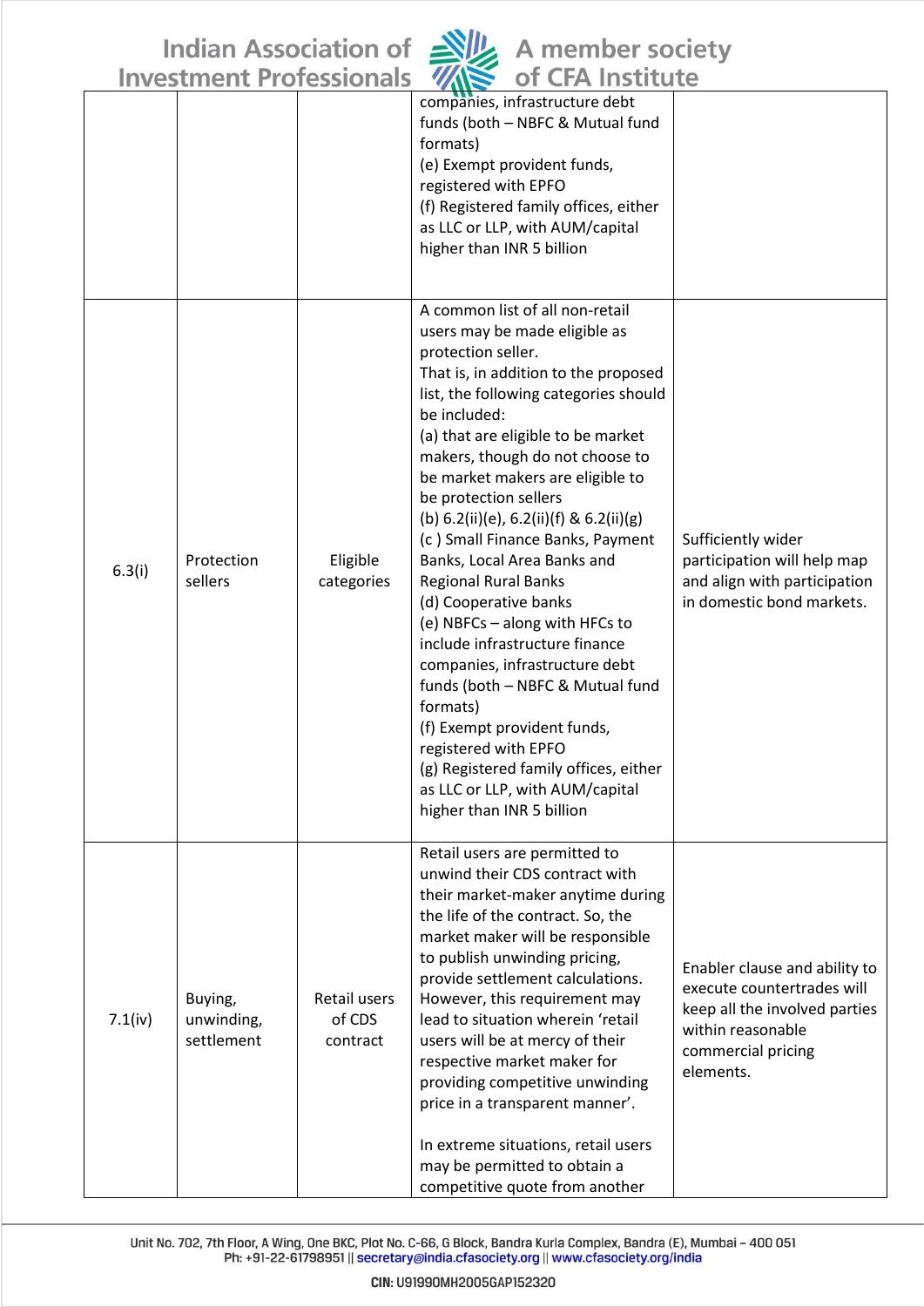Indian Association of **NU** A member society



|                         | <u>IIIVESLIIIEIIL FIUIESSIUIIAIS</u>                          |                                               | <b>OF CIMILISTICITY</b>                                                                                                                                                                                                                                                                                                                                                                                                                                                                                                                                                                                                                                  |                                                                                                                                                                                                                                                                      |
|-------------------------|---------------------------------------------------------------|-----------------------------------------------|----------------------------------------------------------------------------------------------------------------------------------------------------------------------------------------------------------------------------------------------------------------------------------------------------------------------------------------------------------------------------------------------------------------------------------------------------------------------------------------------------------------------------------------------------------------------------------------------------------------------------------------------------------|----------------------------------------------------------------------------------------------------------------------------------------------------------------------------------------------------------------------------------------------------------------------|
|                         |                                                               |                                               | market maker to enter into a<br>countertrade.                                                                                                                                                                                                                                                                                                                                                                                                                                                                                                                                                                                                            |                                                                                                                                                                                                                                                                      |
| 7.1(v)                  | Buying,<br>unwinding,<br>settlement                           | Market<br>participants                        | It's important to clarify as to who<br>all are qualified as market<br>participants as all non-retail users                                                                                                                                                                                                                                                                                                                                                                                                                                                                                                                                               | For abundant clarity and to<br>align the role,<br>responsibility, purpose,<br>permitted activity for non-<br>retail users                                                                                                                                            |
| 8                       | Credit<br>Derivatives<br>Determination<br>Committee<br>(FDDC) | Role,<br>function,<br>responsibility,<br>etc. | The FDDC may be empowered to<br>function as arbitrator in cases of<br>disputes.<br>All participants - retail, non-retail<br>and market makers - should be<br>permitted to approach FDDC for<br>seeking redressal to their<br>grievances in a time-bound<br>manner.                                                                                                                                                                                                                                                                                                                                                                                       | We believe such a<br>framework will build<br>confidence of all potential<br>and interested parties to<br>participate in the debt<br>markets and credit<br>derivatives markets.                                                                                       |
| 9(i)<br>&<br>9(ii)      | Directions for<br>Exchanges                                   | Type of CDS                                   | In addition to single name CDS,<br>only exchanges should be<br>permitted to offer CDS on credit<br>indices.<br>Retail investors may be permitted<br>to participate for hedging or for<br>taking credit risk through the<br>exchange-traded products.<br>It's also important to clarify that all<br>categories of market makers &<br>users - both retail and non-retail -<br>are eligible to transact in<br>exchanged traded credit<br>derivatives as protection buyers<br>and protection sellers.<br>However, contract sizes of<br>exchange-traded credit derivatives<br>should be INR 2.5 million and<br>higher, with commensurate margin<br>structure. | Availability of CDS on credit<br>indices will provide the<br>necessary mechanism to<br>take credit exposures or<br>hedge credit exposures in a<br>holistic manner.<br>A certain minimum contract<br>size will ensure entry-<br>barriers for mass-retail<br>category. |
| Additional<br>Point - 1 | Training &<br>Education                                       |                                               | SROs should conduct workshops &<br>detailed training sessions for the<br>market makers and users.<br>A list of agencies should be created<br>that can train broker dealers,<br>clearing members, etc.                                                                                                                                                                                                                                                                                                                                                                                                                                                    | It's important to impart<br>training and education for<br>effective functioning of this<br>segment of the market                                                                                                                                                     |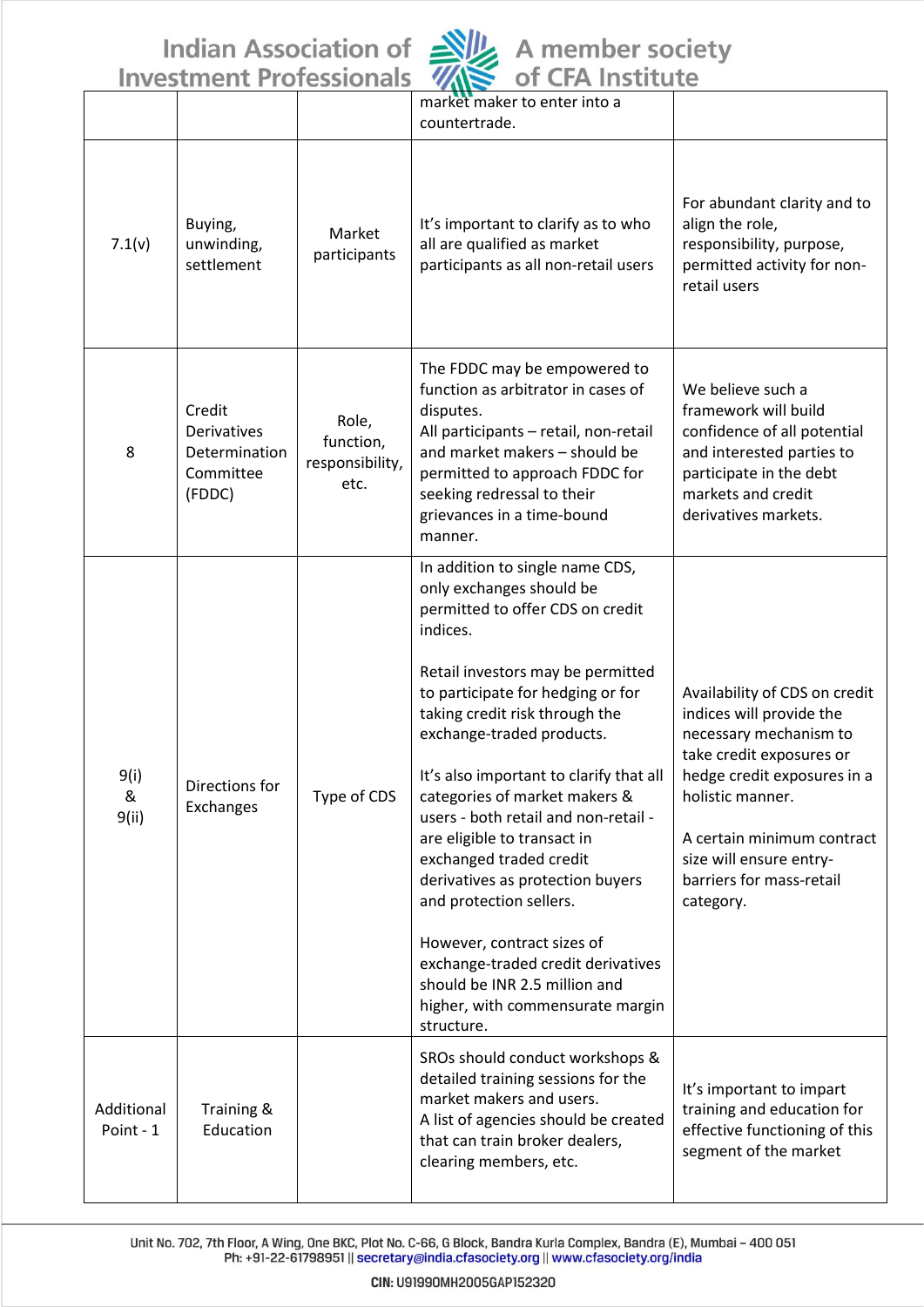Indian Association of Ally A member society<br>Investment Professionals Ally of CFA Institute



| Additional<br>$Point - 2$ | $6.1(iv) -$<br>introduces<br>Central<br><b>Clearing Party</b><br>(CCP) | Not specific | In order to mitigate the buildup<br>and transmission of systemic risk in<br>the derivatives market:<br>Early adoption of Central<br>Counterparty (CCP) framework<br>amongst market makers will<br>significantly mitigate counterparty<br>risk.<br>As CCP is efficient and mitigates<br>counterparty risk, it has its own<br>limitations of handling only<br>standardized contracts. Hence, we<br>may have to continue the dual<br>system of CCP and direct<br>settlement. | Based on our learnings from<br>international markets, lack<br>of transparency regarding<br>market participants'<br>exposures makes it difficult<br>to manage counterparty<br>risk. To the extent that a<br>counterparty failure of a<br>large CDS market<br>participant can result in<br>sequential counterparty<br>defaults that will send<br>shock waves throughout<br>the swap market, the<br>ensuing contagion can<br>become systemically<br>important. |
|---------------------------|------------------------------------------------------------------------|--------------|---------------------------------------------------------------------------------------------------------------------------------------------------------------------------------------------------------------------------------------------------------------------------------------------------------------------------------------------------------------------------------------------------------------------------------------------------------------------------|-------------------------------------------------------------------------------------------------------------------------------------------------------------------------------------------------------------------------------------------------------------------------------------------------------------------------------------------------------------------------------------------------------------------------------------------------------------|
| Additional<br>Point - 3   | Participation<br>of Retail<br>investors                                |              | For sufficiently high entry barrier,<br>It may be mandatory to keep<br>contract sizes both on OTC<br>framework as also Exchange<br>Traded framework at a minimum<br>of (say) INR 2.5 million                                                                                                                                                                                                                                                                              | It would be ideal to have a<br>calibrated<br>for<br>approach<br>participants<br>ability<br>to<br>transact<br>credit<br>in<br>the<br>derivatives,<br>given<br>complexity and the need for<br>investor protection                                                                                                                                                                                                                                             |
| Additional<br>Point 4     | Funded /<br>partly funded<br>/ CDSs                                    |              | Credit derivatives contracts may be<br>structured such that protection<br>seller may be required to partly or<br>fully fund or place collateral /<br>margin upfront or during the<br>contract term.<br>Such a proviso shall help market<br>makers in reducing risk of<br>protection sellers' inability to fulfill<br>commitments under CDS in a<br>credit-event scenario                                                                                                  | Risk mitigation for market<br>makers                                                                                                                                                                                                                                                                                                                                                                                                                        |

Unit No. 702, 7th Floor, A Wing, One BKC, Plot No. C-66, G Block, Bandra Kurla Complex, Bandra (E), Mumbai - 400 051 Ph: +91-22-61798951 || secretary@india.cfasociety.org || www.cfasociety.org/india

CIN: U91990MH2005GAP152320